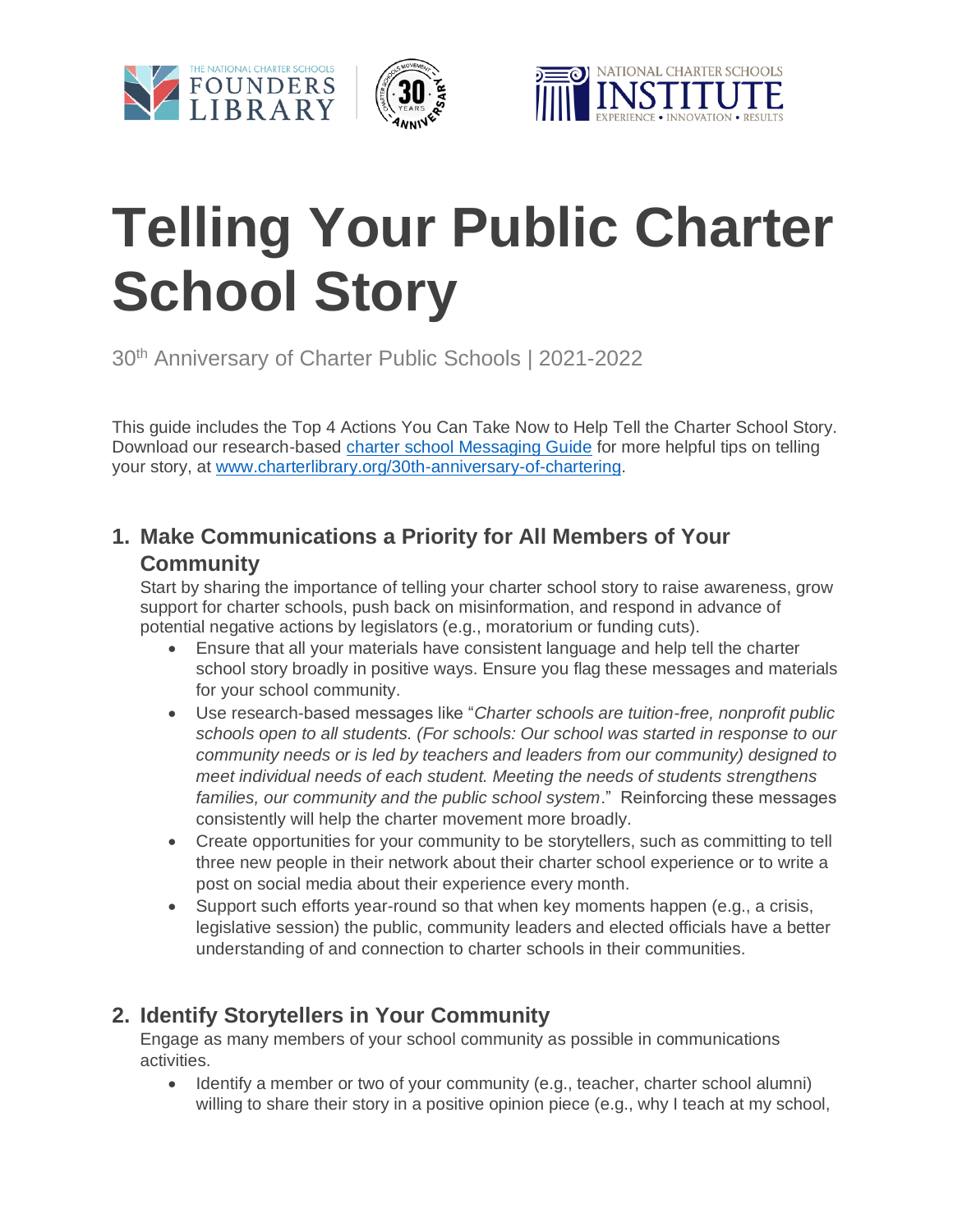

what I loved about attending a charter school) that can be published with a local media outlet, on your blog or social media feeds.

- Identify school board members, volunteers or other supporters (e.g., funders) who would be willing to tell their story (e.g., why they support charter schools, the difference they believe charter schools make for students and the community).
- Identify members of the school community willing to respond to media pieces that do not accurately reflect the story at your school.
- Identify community members willing to tell their story on video, post on social media, and share in newsletters and/or emails.

### **3. Create Buzz on Social Media about Charter Schools**

Social media is a powerful tool to tell the charter school story and you don't need to be an expert. By creating a presence and following other schools and partner organizations, you can fill your feed with positive and interesting stories.

- Establish a presence on social media (Facebook, Twitter, Instagram, YouTube).
- Follow and like all charter school social media feeds in your community and/or state, the state association and other education partners.
- Ask your school community members (teachers, staff, students, families, board members, funders, supporters, partners) to like/follow your feeds with a flyer, in your newsletters, email signature and emails, at events, and with icons on your website.
- Share, like and comment on stories charter schools and partner organizations post on their feeds. Sharing content from other schools is an easy way to populate your feeds.
- Tag your elected officials when you post amazing stories about charter schools.

### **4. Build Relationships with Community and Business Organizations to Share your Charter School Story**

You can expose more people to charter schools by engaging with community, social justice, business and other local organizations. Sharing your story with organization leaders and via their communications platforms can be a powerful way to grow the number of people who hear a positive story about charter schools.

- Identify community, business, faith-based and other local organizations with whom you could connect (or are already connected) and seek a meeting or conversation. Ask if you can share a positive charter school story in their newsletter, blog or on their website. Ask them to follow your social media feed and do the same in return.
- Seek out community, business and faith-based leaders and do the same as above.